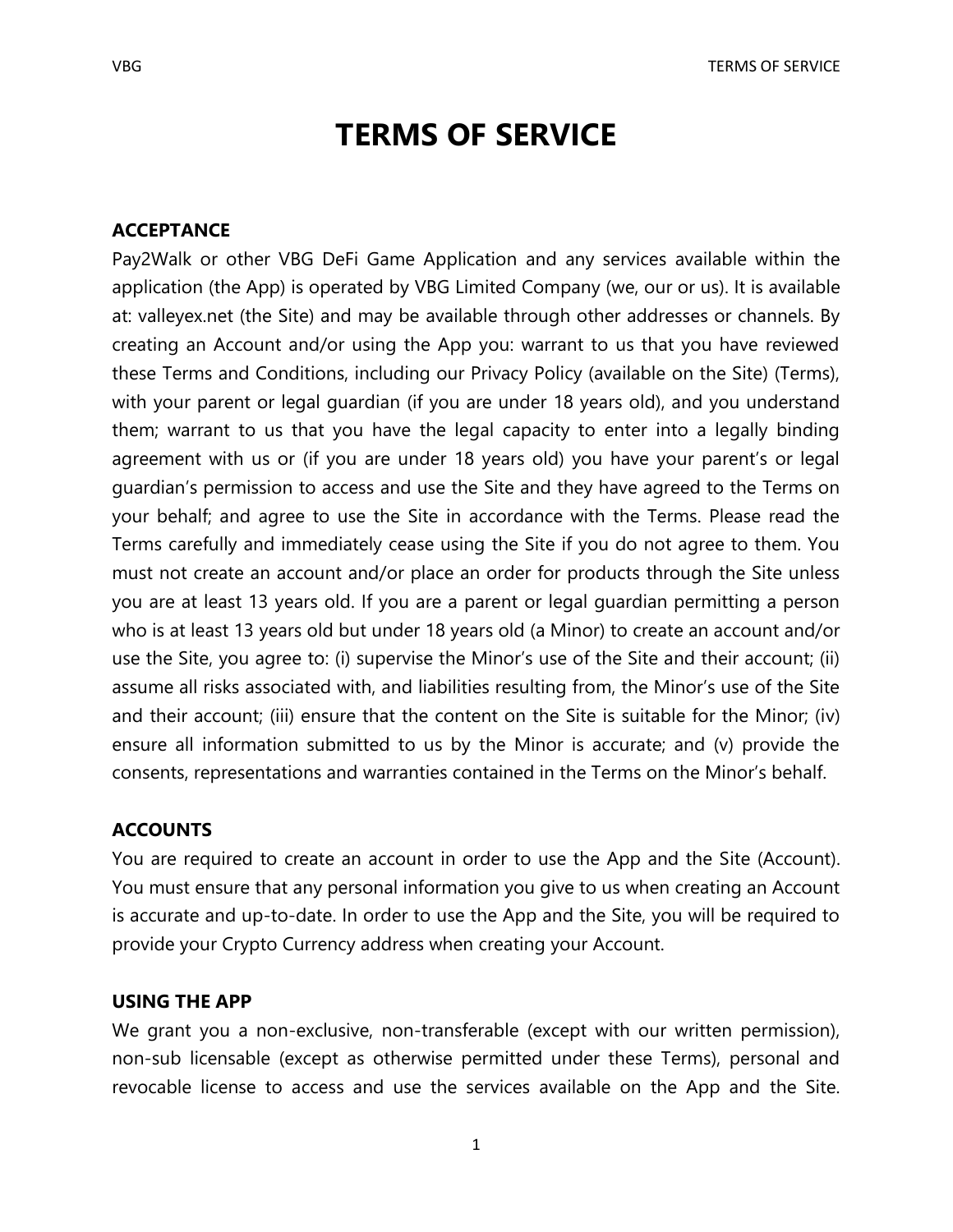Transactions that take place on the App are managed and confirmed via the TRON blockchain. You understand that your TRON public address will be made publicly visible whenever you engage in a transaction on the App. You may be required to download, install or use third party services (such as MetaMask, Coinbase, Google Chrome and the TRON network) in order to use the App or Site, as set out on the Site. You acknowledge and agree that you may not be able to use all features of the App in the event that you do not use these third-party services.

# **BANNED BEHAVIOR**

You agree not to, or to authorize any third party on your behalf to, interact in the App in a manner that is contrary to any rules or guidelines we may impose from time to time, or in a way that we determine, in our absolute discretion, to be cheating, farming, or otherwise acting in a manner that may negatively impact the enjoyment of others in connection with the App. This includes, without limitation, using third party software (by injecting the software into the App or otherwise) to give you or another use an unfair advantage, or to automate aspects of gameplay, creating and using multiple Accounts, sharing your Account, participating in win trading with other users and otherwise acting contrary to the spirit of the App. For clarity, acting contrary to this clause will be considered a material breach of these Terms and may result in suspension and/or termination as set out below.

# **REFERRALS**

From time to time, we may offer incentives to you to refer the App to others (Referral Scheme). If you participate in a Referral Scheme, you agree not to act in any way which allows you to fraudulently, inappropriately or unfairly receive the benefits of a Referral Scheme. This includes, without limitation, sending referral links to yourself and/or creating multiple Accounts. For clarity, acting contrary to this clause will be considered a material breach of these Terms and may result in suspension and/or termination as set out below. Additionally, if you breach this clause, we may withhold any referral payments relating to a Referral Scheme.

# **PURCHASING ITEMS**

You may purchase Items from us (including In-Game Token, Item Packs and others) as set out on the Site and the App. Any purchase from us through the Site or the App is an offer by you to purchase the relevant Item for the price notified (including any charges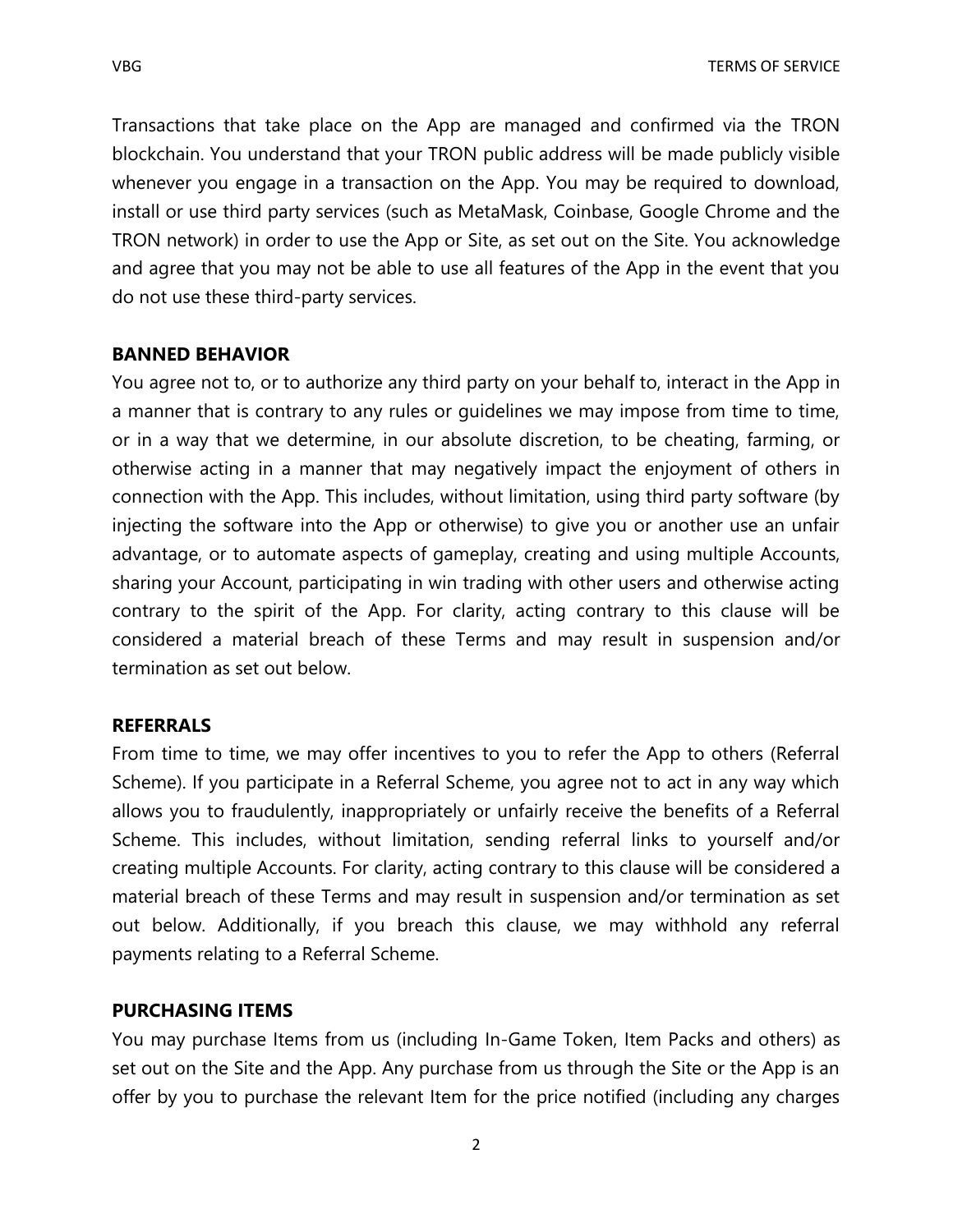and taxes) at the time you purchase the In-Game Token. Each Item Pack will contain a set of 5 probabilistically random In-Game Token. The probabilities of receiving a particular rarity and version are defined by the smart contract and are totally random. The exact numbers of these are transparent and available in our smart contracts. The transaction for the purchase of Item Packs and the Item Pack creation process is managed by specially-developed smart contracts. For clarity, we do not have the ability to manipulate or influence the Item Pack creation process or the transaction. We will release a limited number of initial generation genesis In-Game Token by the smart contracts. We may release additional sets of In-Game Token in the future. Each purchase results in a separate binding agreement between you and us for the supply of the Item in accordance with the Terms. It is your responsibility to check the purchase details, including selected Items and pricing, before you place a transaction through the Site. When you purchase an Item and your transaction has completed the smart contract process, we will provide you with transaction details, which may include an order number, an order ID, the TRON address and a description of what was ordered. Notwithstanding anything to the contrary, we reserve the right to reprint In-Game Token, with the same name and text but with different rarity and artwork, in future releases of In-Game Token.

#### **PRICE AND PAYMENTS**

You must pay us the purchase price of each Item you select as set out on the App or Site (plus any applicable taxes and charges (including any Transaction Fees)) (the Price) in accordance with this clause. You must not pay, or attempt to pay, the Price by fraudulent or unlawful means. You must pay the Price using one of the payments methods set out on the Site, which may include Crypto Currency and credit card payments. Any financial transaction you engage in through the App or the Site will be conducted solely through the Blockchain network. We have no insight into or ability to control these transactions (including reversing transactions). You are responsible for paying any relevant transaction fees incurred in relation to the payment method you select when transacting on the App or Site (Transaction Fees). The Transaction Fees will be set out on the App or Site, and may include without limitation an transaction fee or a credit card transaction fee. You are responsible for determining what and paying for, if any, taxes apply to the transactions that take place on the App or Site.

## **COMMUNICATION**

3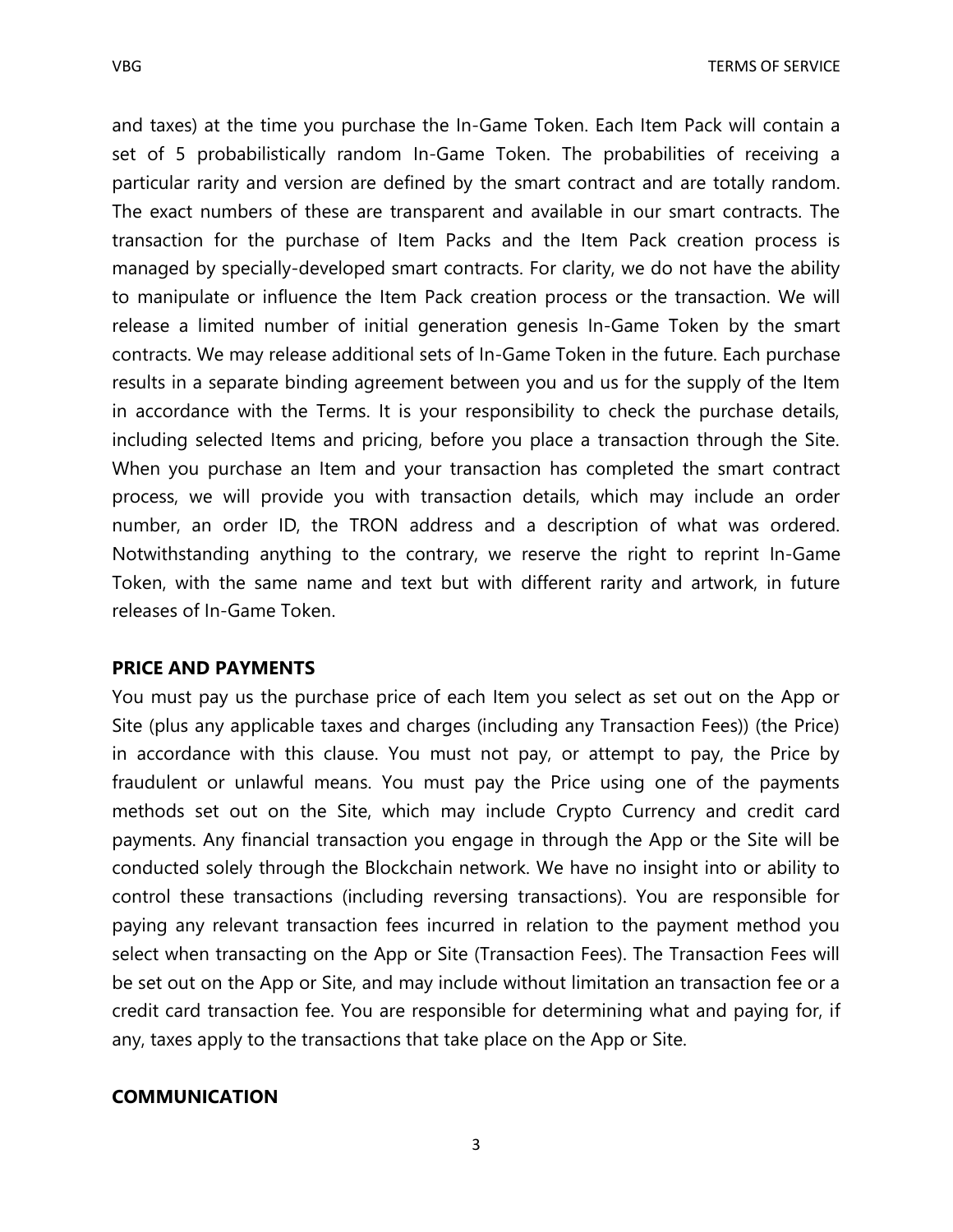The App may facilitate a Discord communication server, in-game communication and other forums on which you are able to communicate with other App participants. We ask you to limit your discussions to topics which are relevant to the App. You acknowledge and agree that you are not permitted to send any communication which contains foul language, illegal material, defamatory comments, business advertisements, spam, religious debates, comments which incite fear, and/or any form of abuse, insults or personal attacks. We reserve the right to remove any communication which we, in our sole discretion, deem to be inappropriate, and prevent you from further participating in the communication methods outlined above.

# **MARKETPLACE**

The App provides a marketplace for you to buy and sell Items purchased or earned through the App or Site, in addition to Third Party Items (the Marketplace). If you wish to sell an Item or Third-Party Item, you must create a listing with an accurate and complete description of the Item offered for sale (including the price you are selling the Item for) (Listing). If you wish to buy an Item or Third-Party Items, you must follow the instructions provided on the App or Site to purchase the Items set out in the Listing, and pay the purchase price indicated by the seller. You understand that the App provides an introductory platform only, and that our responsibilities are limited to facilitating the user functionality and availability of the App. We are not a reseller of Items. We are not a party to any agreement entered into between a buyer and a seller. We have no control over the conduct of buyers, sellers and any other users of the App. We accept no liability for any aspect of the buyer and seller interaction, including but not limited to the description of Items offered for sale and the delivery of the Item or Third Party Items. We set out a number of payment methods on the App. You may use any of these payment methods to complete a transaction on the Marketplace. We retain a portion of the price paid by the buyer as set out on the App or Site. Limited Payment Collection Agent Where you are selling an Item and a buyer has paid for the Item via credit card, you appoint us as your limited payment collection agent solely for the purpose of accepting the Price for the seller. You agree that payment of the Price by a buyer to us (as your limited payment collection agent) is to be considered the same as payment made directly by them to you and you will provide the purchased Item to the buyer as agreed, as if you had received payment directly from the buyer. We guarantee payment to you only for such amounts that we have successfully received from buyers in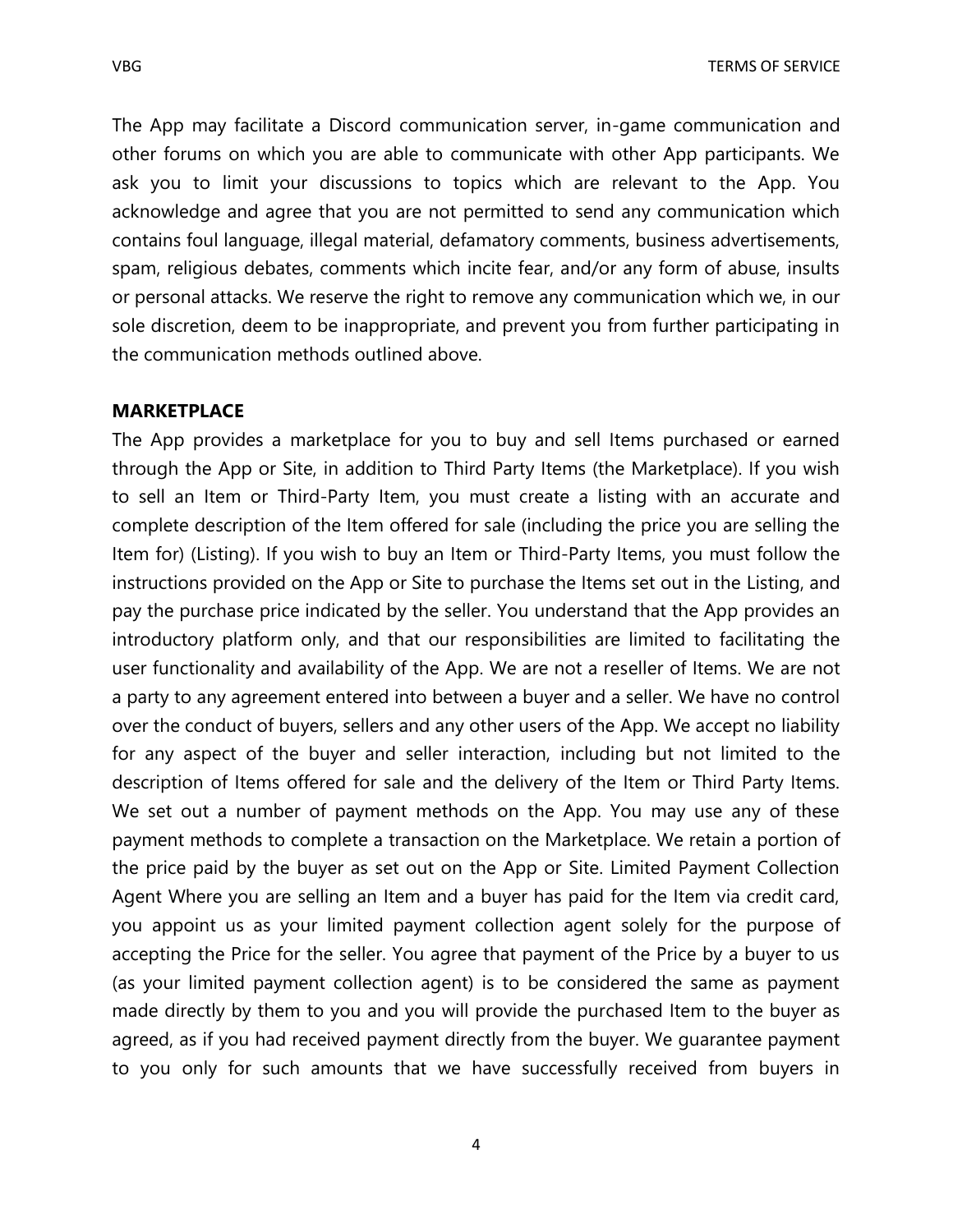accordance with these Terms. In accepting appointment as your limited payment collection agent, we assume no liability for your acts or omissions.

## **PROMOTIONAL DISCOUNT CODES**

We may from time-to-time issue promotional discount codes for certain Items. To claim the discount, you must enter the promotional discount code at the time of purchasing the Item through the App or Site. The conditions of use relating to promotional discount codes will be specified on the App or Site at the time they are issued.

#### **RESTRICTIONS**

You must not access or use the App except as permitted by these Terms and you must not and must not permit any other person to: use the App in any way which is in breach of any applicable Laws or which infringes any person's rights, including Intellectual Property rights; use the App to transmit, publish or communicate material that is defamatory, offensive, abusive, indecent, menacing or unwanted; use the App in any way that damages, interferes with or interrupts the supply of the App; introduce malicious programs into our hardware and software, including viruses, worms, trojan horses and e-mail bombs; use the App to carry out security breaches or disruptions of a network. Security breaches include accessing data where you are not the intended recipient or logging into a server or account that you are not expressly authorized to access or corrupting any data (including network sniffing/monitoring, pinged floods, packet spoofing, denial of service and forged routing information for malicious purposes); use any program/script/command, or send messages of any kind, with the intent to interfere with, or disable, any person's use of the App; or to send any form of harassment via email, or any other form of messaging (such as the messaging features within the App), whether through language, frequency, or size of messages or use the App in breach of any person's privacy (such as by way of identity theft or "phishing"). Items are only to be earned, purchased or sold for the purpose of genuinely interacting with the App. You must not obtain or sell Items for investment purposes.

#### **THIRD PARTIES**

You acknowledge and agree that: the provision of the App may be contingent on, or impacted by, third parties, other customers' use of our services, suppliers, other subcontractors (Third Party Inputs); and despite anything to the contrary, to the maximum extent permitted by law, we will not be responsible, and will have no Liability,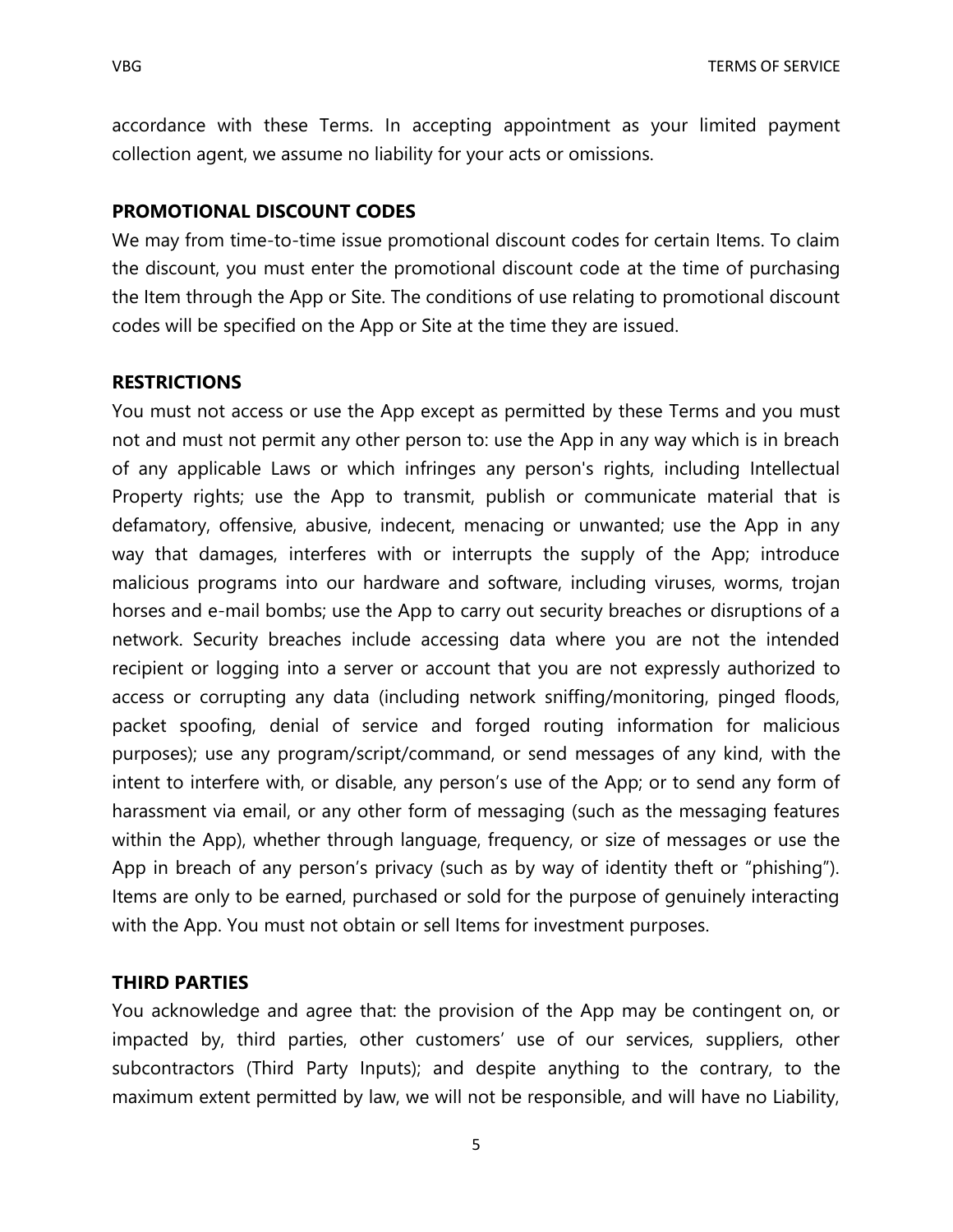for any default or breach of these Terms or law, if such default or breach was caused or contributed to by any Third-Party Inputs. For clarity, Third Party Inputs may include Metamask, Coinbase, Google Chrome and the TRON network. This clause will survive the termination or expiry of these Terms. Intellectual Property Rights Our Intellectual Property All Intellectual Property in the App and that Intellectual Property developed, adapted, modified or created by us or our Personnel (including in connection with these Terms) is and will remain owned exclusively by us or our third-party service providers. You must not, without our prior written consent: copy or use, in whole or in part, any of our Intellectual Property; reproduce, retransmit, distribute, disseminate, sell, publish, broadcast or circulate any of our Intellectual Property to any third party; reverse assemble, reverse engineer, reverse compile or enhance the App; breach any Intellectual Property Rights connected with the App, including altering or modifying any of our Intellectual Property; cause any of any of our Intellectual Property to be framed or embedded in another website; or creating derivative works from any of our Intellectual Property; resell, assign, transfer, distribute or make available the App to third parties; "frame", "mirror" or serve any of the App on any web server or other computer server over the Internet or any other network; alter, remove or tamper with any trademarks, any patent or copyright notices, any confidentiality legend or notice, any numbers or any other means of identification used on or in relation to the App or Site; Notwithstanding anything to the contrary in these Terms or elsewhere, we may monitor, analyze and compile statistical and performance information based on and/or related to your use of the App or Site, in an aggregated and anonymized format (Analytics). You agree that we may make such Analytics publicly available, provided that it: does not contain identifying information; is not compiled using a sample size small enough to make the underlying data identifiable. We and/or our licensors own all right, title and interest in and to the Analytics and all related software, technology, documentation and content provided in connection with the Analytics, including all Intellectual Property rights in the foregoing.

# **YOUR INTELLECTUAL PROPERTY**

As between you and us, (i) all Data is and remains your property, and (ii) you retain any and all rights, title and interest in and to the Data, including all copies, modifications, extensions and derivative works thereof. License: You grant us a limited license to copy, transmit, store and back-up or otherwise access the Data during the Term solely to: supply the App; diagnose problems with the App; enhance and otherwise modify the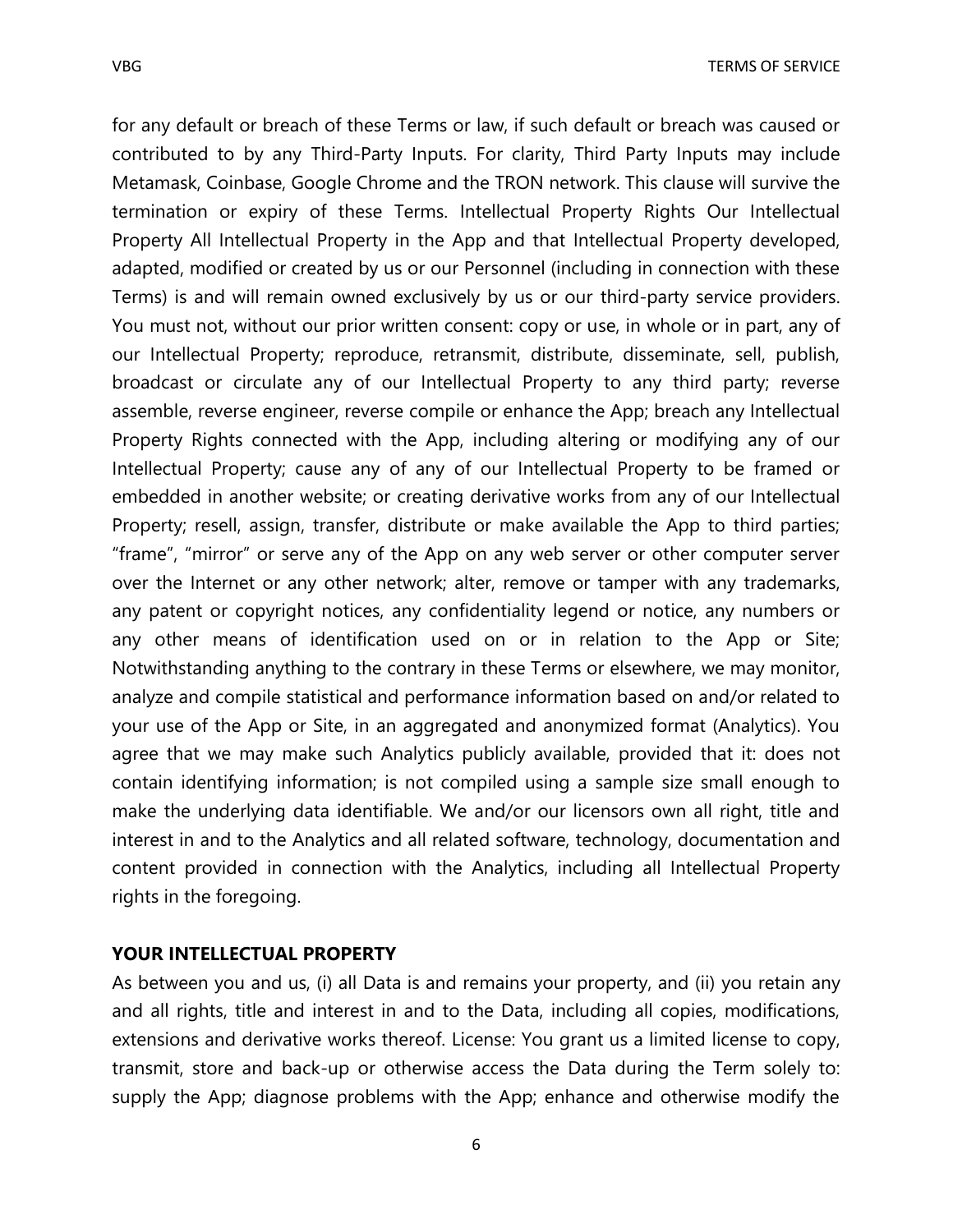App; develop other services, provided we de-identify the Data; and as reasonably required to perform our obligations under these Terms. General: You must, at all times, ensure the integrity of the Data and that your use of the Data is compliant with all Laws. You represent and warrant that: (i) you have obtained all necessary rights, releases and permissions to provide all your Data to us and to grant the rights granted to us in these Terms; and (ii) the Data and its transfer to and use by us, as authorized by you under these Terms do not violate any Laws (including those relating to export control and electronic communications) or rights of any third party, including any Intellectual Property rights, rights of privacy, or rights of publicity, and any use, collection and disclosure authorized in these Terms is not inconsistent with the terms of any applicable privacy policies. We assume no responsibility or Liability for the Data. You are solely responsible for the Data and the consequences of using, disclosing, storing or transmitting it. This clause will survive termination or expiry of these Terms.

#### **LIABILITY**

Despite anything to the contrary, to the maximum extent permitted by law: our maximum aggregate Liability arising from or in connection with these Terms will be limited to, and must not exceed the portion of the Price paid by you to us for the Items the subject of the relevant claim; we will not be liable to you in respect of any transactions that take place on the Marketplace; and we will not be liable to you for any Consequential Loss, whether under statute, contract, equity, tort (including negligence), indemnity or otherwise. Despite anything to the contrary, to the maximum extent permitted by law, we will have no Liability, and you waive and release us from and against, all Liability (whether under statute, contract, negligence or other tort, indemnity, or otherwise) arising from or in connection with any: loss of, or damage to, any property or any injury to or loss to any person; failure or delay in providing the App; breach of these Terms or any Laws; or the Computing Environment, where caused or contributed to by any: (i) event outside our reasonable control; (ii) a fault, defect, error or omission in your Computing Environment or Data; or (iii) act or omission of you, your related parties, Authorized Users, Personnel or any third party (including customers, end users, suppliers, providers or subcontractors), and, in any event, any error, omission or lack of suitability (or the absence of, or reduction in, any anticipated result, outcome or benefit) with respect to the App or Site. To the maximum extent permitted by law, you indemnify and continue to indemnify us against all Liability we suffer or incur arising from or as a consequence of a breach of Intellectual Property Rights and/or your use of the App

7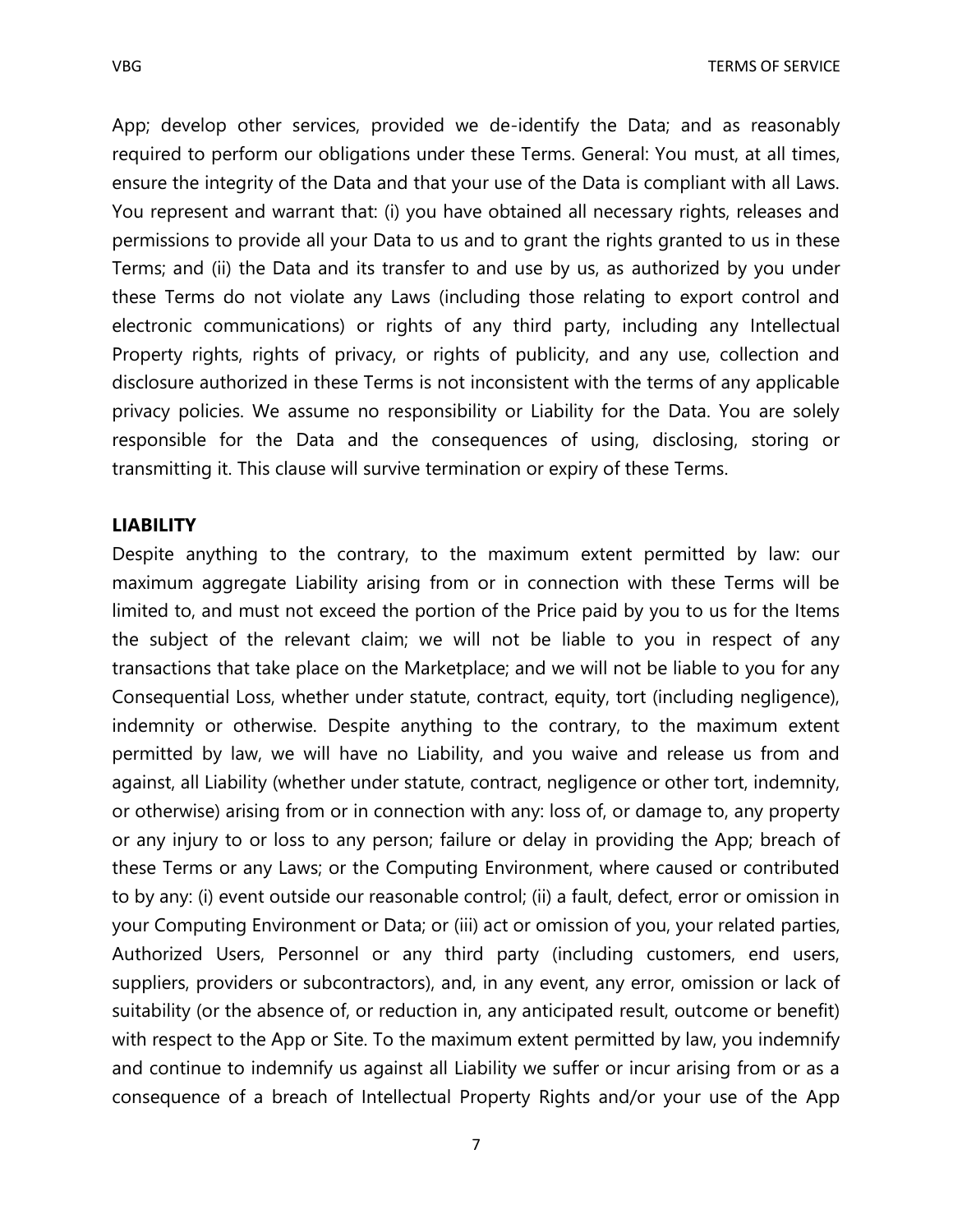contrary to these Terms. Certain legislation, including the United Kingdom Consumer Law (UKCL) in the Competition and Consumer Act 2010 (CTH), and similar consumer protection laws and regulations may confer you with rights, warranties, guarantees and remedies relating to the App which cannot be excluded, restricted or modified (Statutory Rights). Nothing in these Terms attempts to exclude, restrict or modify your Statutory Rights as a consumer under the UKCL. Any and all other warranties or conditions which are not guaranteed by the UKCL are expressly excluded where permitted, except to the extent such warranties and conditions are fully expressed in these Terms. You acknowledge and agree that: you use the App and any associated programs and files at your own risk; the technical processing and transmission of the App, including your Data, may be transferred unencrypted and involve (i) transmissions over various networks; and (ii) changes to conform and adapt to technical requirements of connecting networks or devices; we may use third party service providers to host the App. If the providers of third party applications or services cease to make their services or programs available on reasonable terms, we may cease providing any affected features; the App may use third party products, facilities or services. We do not make any warranty or representation in respect of the third party products, facilities or services; we do not guarantee that any file or program available for download and/or execution from or via the App is free from viruses or other conditions which could damage or interfere with Data, hardware or software with which it might be used; we are not responsible for the integrity or existence of any Data on the Computing Environment, network or any device controlled by you; and we may pursue any available equitable or other remedy against you if you breach any provision of these Terms. This clause will survive termination or expiry of these Terms.

## **TERMINATION**

You may terminate these Terms at any time by cancelling your Account and ceasing to use the App. If you breach these Terms, we may immediately suspend access to your Account. You will have an opportunity to appeal the suspension by contacting us. We may also terminate these Terms if you have breached a material term of these Terms and has failed to remedy such breach within 3 Business Days of receiving notice to do so, subject to any other express right of termination. On termination of these Terms, you may no longer have access to the App and information that you have posted to the App or in relation to your Account (including any Items). The accrued rights, obligations and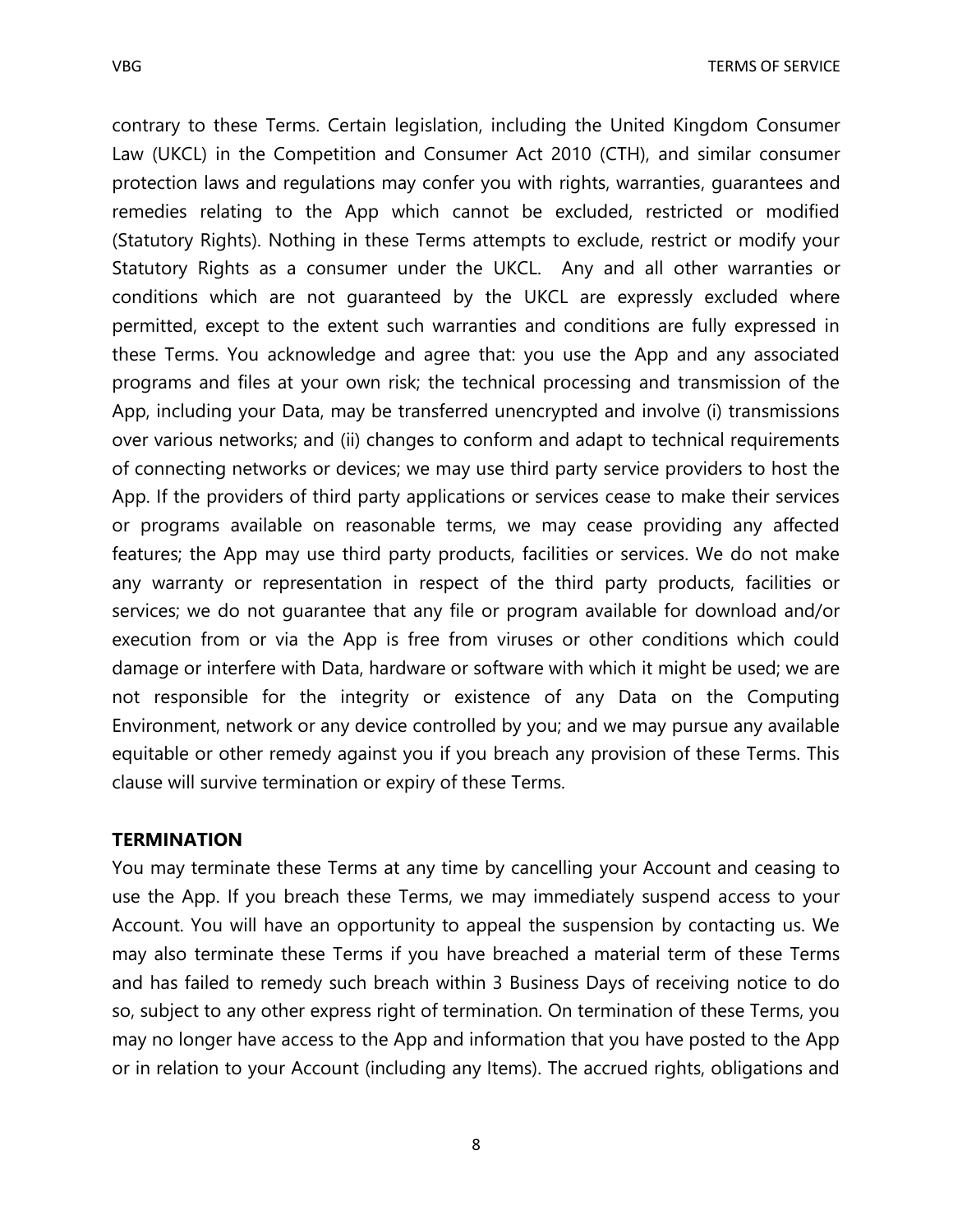remedies of the Parties are not affected by the termination of these Terms. This clause will survive termination or expiry of these Terms.

#### **GENERAL**

Functionality: We reserve the right at any time and from time to time to change or remove features of the App. GST: Taxable supply: If GST is payable on any supply made under these Terms, the recipient of the supply must pay an amount equal to the GST payable on the supply. That amount must be paid at the same time that the consideration is to be provided under these Terms and must be paid in addition to the consideration expressed elsewhere in these Terms, unless it is expressed to be inclusive of GST. The recipient is not required to pay any GST until the supplier issues a tax invoice for the supply. Adjustment events: If an adjustment event arises in respect of any supply made under these Terms, a corresponding adjustment must be made between the supplier and the recipient in respect of any amount paid by the recipient under this clause, an adjustment note issued (if required), and any payments to give effect to the adjustment must be made. Payments: If the recipient is required under these Terms to pay for or reimburse an expense or outgoing of the supplier, or is required to make a payment under an indemnity in respect of an expense or outgoing of the supplier, the amount to be paid by the recipient is to be reduced by the amount of any input tax credit in respect of that expense or outgoing that the supplier is entitled to. GST terminology: The terms "adjustment event", "consideration", "GST", "input tax credit", "recipient", "supplier", "supply", "taxable supply" and "tax invoice" each has the meaning given in the A New Tax System (Goods and Services Tax) Act 1999 (CTH). Disputes: Any dispute, controversy or claim arising out of, relating to or in connection with these Terms, including any question regarding its existence, validity or termination, shall be resolved by arbitration in accordance with the ACICA Arbitration Rules. The seat of arbitration shall be London, United Kingdom. The language of the arbitration shall be English. The number of arbitrators shall be one. Notices: We may provide you with notices (including, without limitation those regarding changes to these Terms) by email, or postings on the App. You may provide us with notices through the App. Waiver: Any failure or delay by a Party in exercising a power or right (either wholly or partly) in relation to these Terms does not operate as a waiver or prevent a Party from exercising that power or right or any other power or right. A waiver must be in writing. Severance: If a provision of these Terms is held to be void, invalid, illegal or unenforceable, that provision is to be read down as narrowly as necessary to allow it to be valid or

9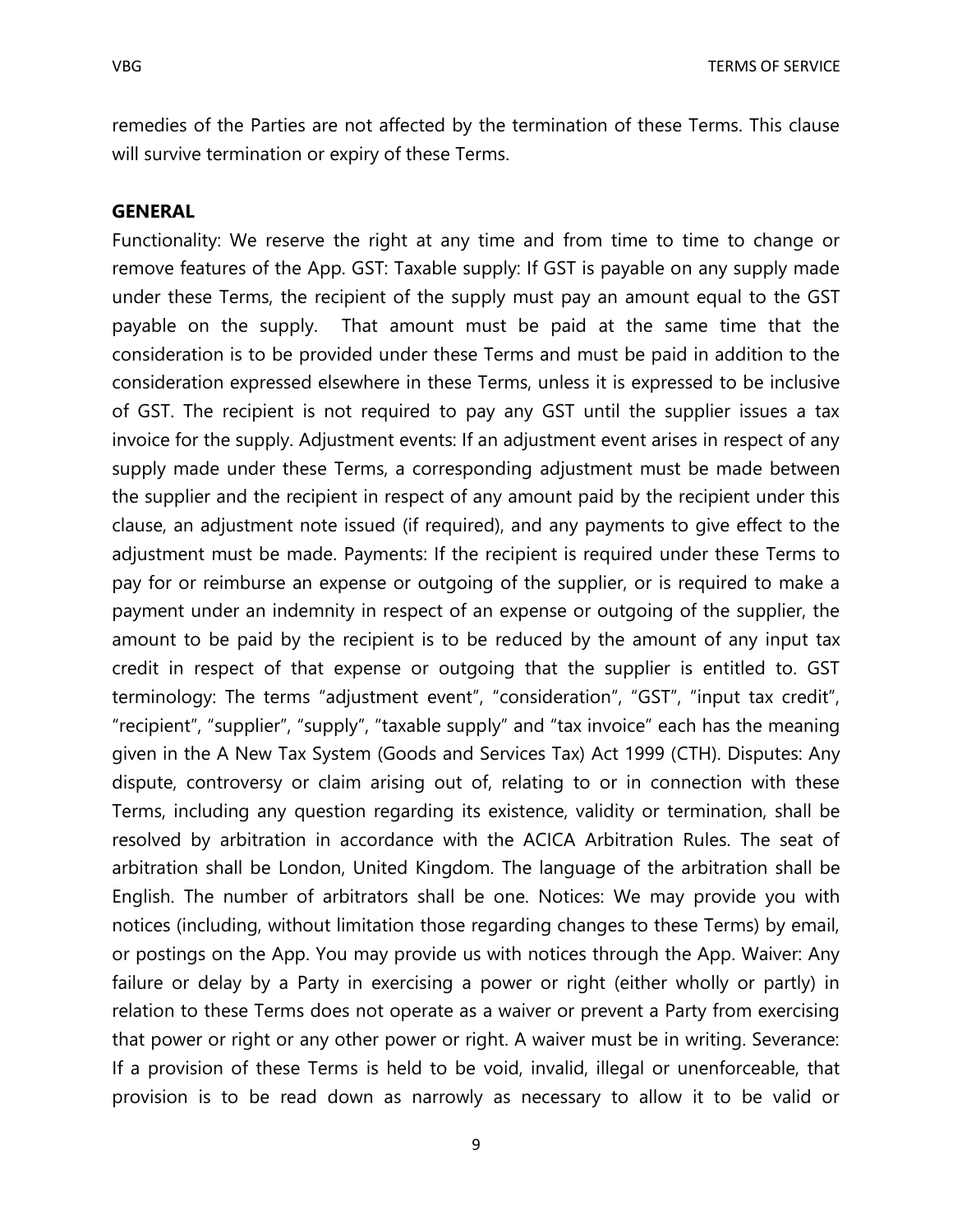enforceable, failing which, that provision (or that part of that provision) will be severed from these Terms without affecting the validity or enforceability of the remainder of that provision or the other provisions. Assignment: We may assign, transfer or otherwise deal with all or any of its rights or obligations under these Terms without your prior written consent. Amendment: We may, at any time and at our discretion, vary these Terms by publishing the varied terms on the Site or App. We recommend you check our App and Site regularly to ensure you are aware of the current Terms. Governing law: These Terms are governed by the laws of United Kingdom. You irrevocably and unconditionally submit to the exclusive jurisdiction of the courts operating in United Kingdom and any courts entitled to hear appeals from those courts and waive any rights to object to proceedings being brought in those courts. The App may be accessed in United Kingdom and overseas. We make no representation that the App complies with the laws (including Intellectual Property laws) of any country outside of United Kingdom. If you access the App from outside United Kingdom, you do so at your own risk and are responsible for complying with the laws in the place you access the App. This clause will survive termination or expiry of these Terms.

## **DEFINITIONS**

Unless the context otherwise requires, the following words will mean: UKCL has the meaning given above; Item Pack means a collection of 5 In-Game Token (or another number of In-Game Token as set out on the Site), created in accordance with these Terms; Business Day means a day which is not a Saturday, Sunday or bank or public holiday in London. Computing Environment means your computing environment including all hardware, software, information technology and telecommunications services; Consequential Loss includes any indirect, incidental or consequential loss, loss of profits, revenue, production, opportunity, access to markets, goodwill, reputation, use or any remote, abnormal or unforeseeable loss, loss of use and/or loss or corruption of data or any loss or damage relating to business interruption, or otherwise, suffered or incurred by a person, arising out of or in connection with these Terms (whether involving a third party or a Party to these Terms or otherwise); Data means the information, documents and other data inputted by you stored by the App or on the Site or generated by the App as a result of your use of the App; Intellectual Property includes any and all intellectual and industrial property rights throughout the world, whether subsisting now or in the future and includes all copyright and analogous rights, all rights in relation to inventions (including patent rights), registered and unregistered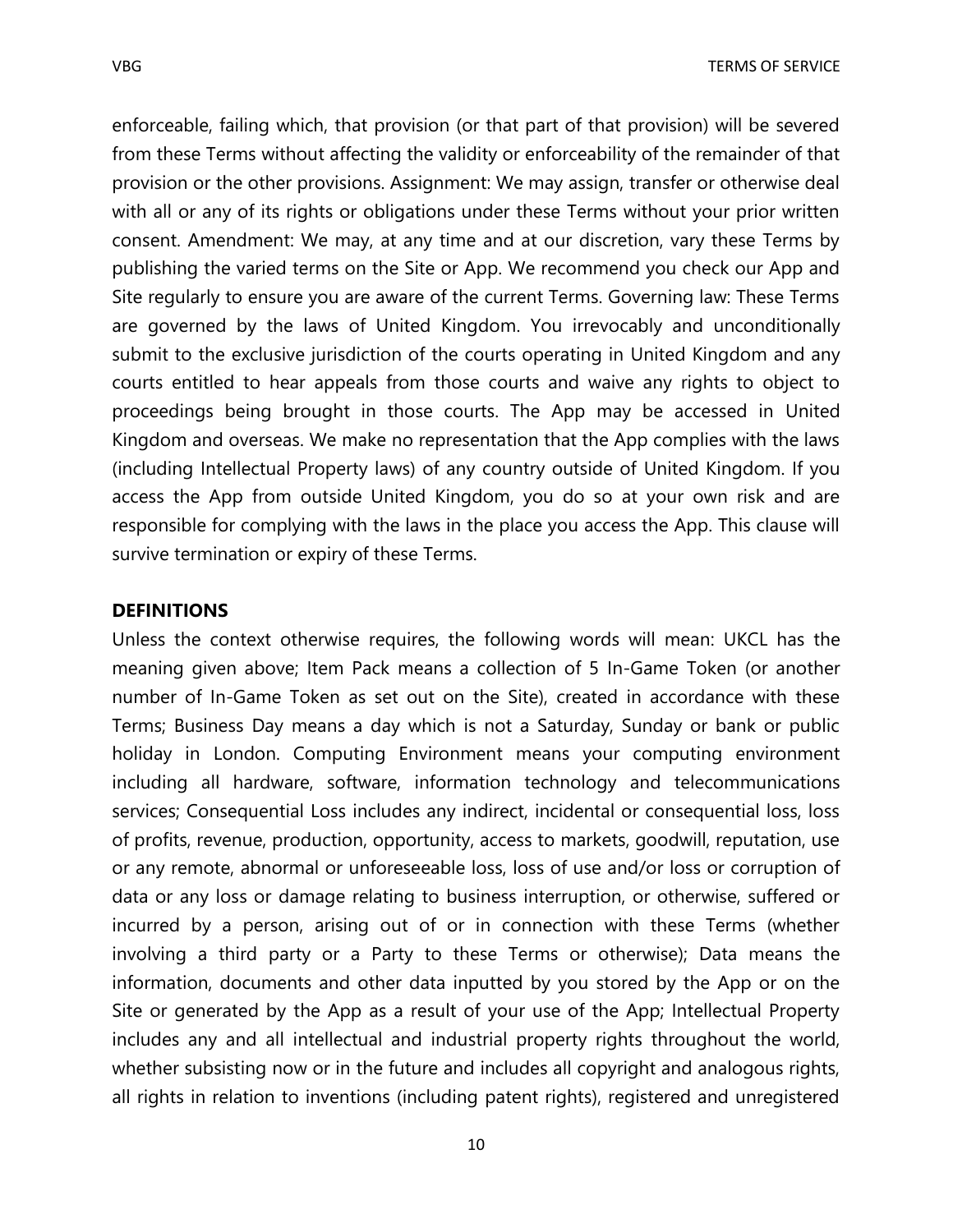trademarks, designs (whether or not registered or registrable), circuit layouts, trade names, trade secrets, business names, customer names or internet domain names; Our Intellectual Property includes the visual interfaces, graphics (including without limitation, all art and drawings associated with them), designs, systems, methods, information, computer code, software, services, "look and feel", organization, compilation of the content, code, data and all other elements of the App and Site; Item means In-Game Token, Item Packs, and any other digital items (including cosmetic items) that are available for use within the App; Laws means acts, ordinances, regulations, rules, code and by-laws of the Commonwealth or any state or territory and includes the Privacy Act and the Spam Act 2003 (CTH); Liability means any loss, liability, cost, payment, damages, debt or expense (including reasonable legal fees); Party means either party to these Terms; Personnel means, in relation to a Party, the officers, employees, contractors, subcontractors and agents of that Party; Privacy Act means the Privacy Act 1988 (CTH); Statutory Rights has the meaning given above; and Third Party Items means digital items for third party applications that have been approved for sale by us.

## **INTERPRETATION**

In these Terms, unless the context otherwise requires: the singular includes the plural and vice versa; headings are for convenience only and do not affect interpretation; a reference to these Terms or any other document includes the document, all schedules and all annexures as novated, amended, supplemented, varied or replaced from time to time; if any act which must be done under these Terms is to be done on a day that is not a Business Day then the act must be done on or by the next Business Day; the word "month" means calendar month and the word "year" means 12 months; the words "in writing" include any communication sent by letter or email or any other form of communication capable of being read by the recipient; a reference to any legislation or law includes subordinate legislation or law and all amendments, consolidations, replacements or re-enactments from time to time; includes and similar words mean includes without limitation; a reference to \$ or dollar refers to the currency of United State of America or USD from time to time; a reference to any agency or body, if that agency or body ceases to exist or is reconstituted, renamed or replaced or has its powers or functions removed (defunct body), means the agency or body that performs most closely the functions of the defunct body; and no clause will be interpreted to the disadvantage of a Party merely because that Party drafted the clause or would otherwise benefit from it.